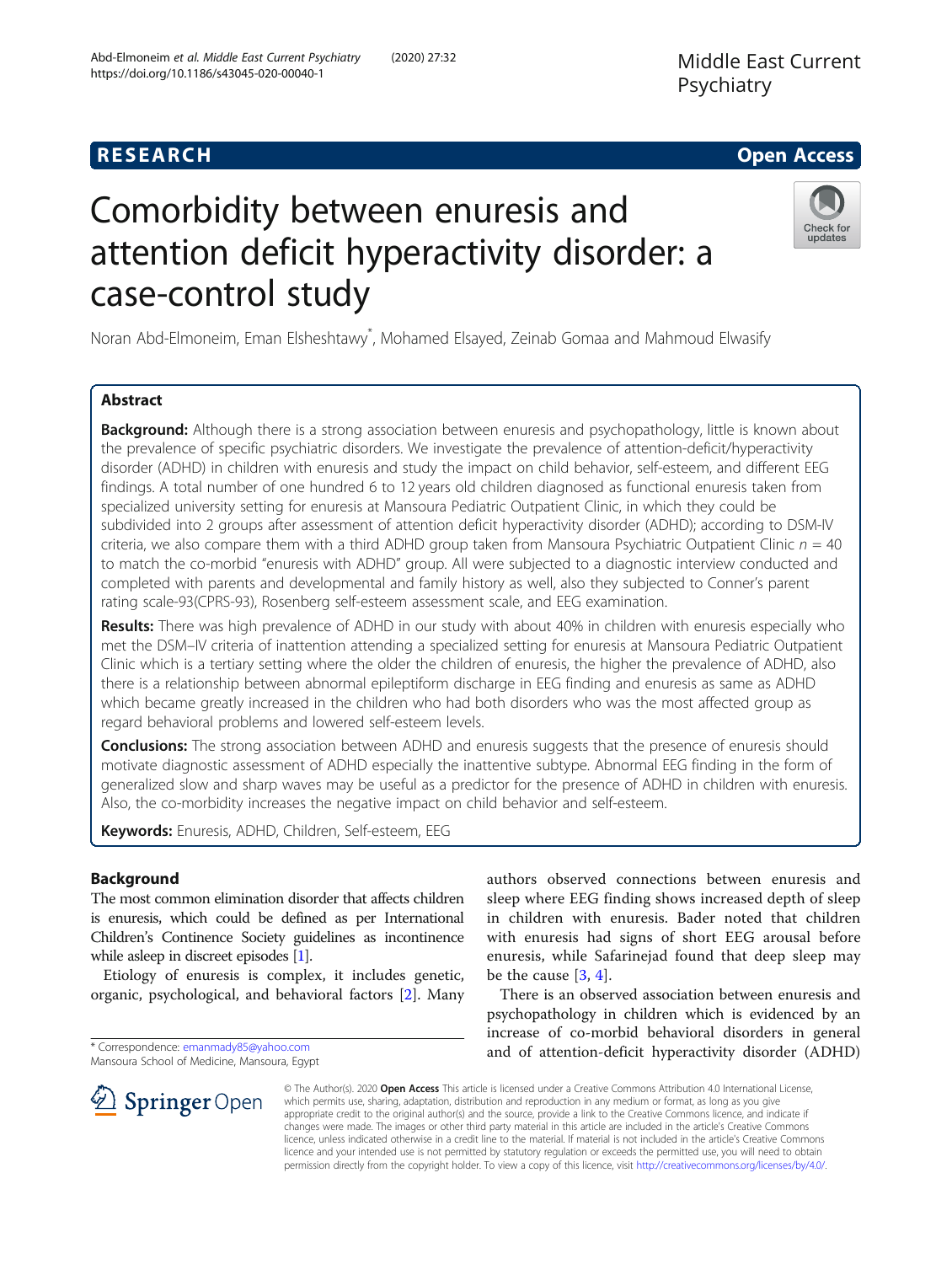in particular [[5,](#page-5-0) [6\]](#page-5-0). Studies support the link between enuresis and ADHD where an association between higher scores of ADHD in children having enuresis problems specially inattention [[7](#page-5-0), [8](#page-5-0)]. On the other hand, children with ADHD have a higher incidence of enuresis [\[9](#page-5-0)].

Enuresis treatment is more difficult in combination with ADHD because of non-compliance. Lloyda B et al. used stimulants where it acts by decreasing sleep arousal threshold thus allowing the child with enuresis to awaken to prevent an enuresis [\[10\]](#page-5-0).

In this study, we aimed to assess the problem of comorbidity between enuresis and ADHD through analysis of different socio-demographic variables together with associated EEG changes and to study effects of this comorbidity on self-esteem.

# Methods

## Study design and setting

A case-control study was conducted on children at the Outpatient Clinic of Mansoura Pediatric Hospital in a specialized setting for enuresis treatment every Thursday and Psychiatric Outpatient Clinics from June 2016 till December 2016. A convenient sample of children having functional enuresis who were drug naïve was taken after consent from children and their parents to join the study.

Cases of functional enuresis who met the inclusion criteria were 120, their ages range from 6 to 12 years old, 5 cases refused to enter the study while 15 cases were dropped out during the study due to living at remote areas. On the other hand, cases diagnosed as enuresis who met the inclusion criteria and completed the tools of the study were 100. Both sexes were included, they were divided into 2 groups after assessment of attention deficit hyperactivity disorder (ADHD) according to DSM-IV criteria: first group, enuresis without ADHD  $n$ = 60 cases which was referred as enuresis only. This includes patients having functional enuresis with no ADHD symptoms, excluding those who have any ADHD symptoms; second group, enuresis with ADHD  $n = 40$  cases.

Exclusion criteria for both groups who have symptoms suggestive of mental retardation or another psychiatric disorder, or having organic or medical causes of enuresis as DM, spina bifida, diabetes insipidus, congenital anomalies of the bladder, and other organic causes.

A control group consists of 40 children diagnosed as ADHD (was similar to the number of enuresis with ADHD group) who were age and sex matched. They were chosen from children attending the Psychiatric Outpatient Clinic diagnosed as ADHD according to DSM-IV criteria. We excluded children with psychiatric comorbidity or having mental retardation, comorbid enuresis of any cause was also excluded.

# Tools

A semi-structured interview to emphasize age, sex, residency, socioeconomic status, home atmosphere, family history, and developmental history was done by interviewing parents.

For all groups, the following were applied:

- A. Assessment of socioeconomic class was assessed by a new scale made by updating and validation of Fahmy and EL-Sherbiny scale [\[11,](#page-5-0) [12](#page-5-0)]. The scale includes 7 domains with a total score of 84, with a lower score indicating lower SES: education, occupation, family, family possessions, economic, home sanitation, and health care. The score was classified into very low, low, middle, and high levels, depending on the quartiles of the calculated score rather than a fixed point.
- B. Complete physical examination
- C. Psychometric assessment using:
- 1- Structured clinical interview for DSM-IV Axis I disorder KID-SCID scale diagnostic interview used to determine DSM-IV Axis I psychiatric disorders in children [\[13\]](#page-5-0).
- 2- Conner's parent rating scales (CPRS-93) [[14](#page-5-0)]: Arabic version was used [\[15\]](#page-5-0).
- 3- The Rosenberg self-esteem scale: To assess selfesteem level in children and adolescents. The scale ranges from 0-30. Scores between 15 and 25 are within normal range; scores below 15 suggest low self-esteem [\[16\]](#page-5-0). The Arabic version of the Rosenberg self-esteem scale used in this study was translated and validated through previous research made by Abdel-Khalek and Korayem [\[17\]](#page-5-0).

#### D. Electrophysiological assessment

Electroencephalogram (EEG) examination was carried under standard condition using the 10-20 international electrode placement system, with hyperventilation (continuously for 3 min) and photic stimulation as provocative techniques. This was done to exclude the presence of epilepsy comorbid or as a cause for enuresis.

# Statistical analysis

Data were entered into the SPSS for Windows (version 15.0; SPSS Inc., Chicago, IL, USA) and were analyzed using descriptive and analytic analyses including frequencies, mean and standard deviations, percent, t test, and chi-square test for comparison of quantitative and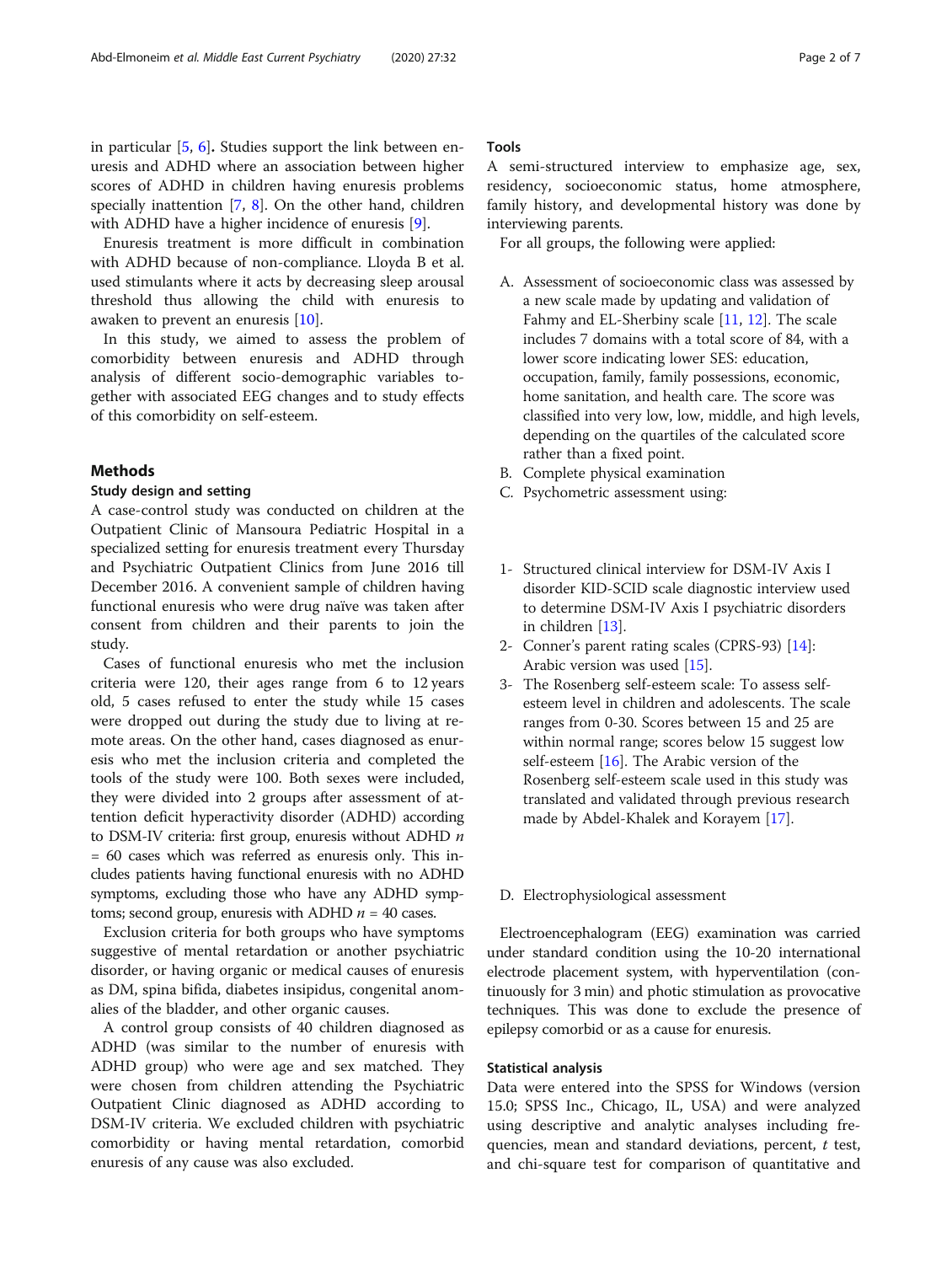qualitative variables, respectively,  $F$  test for comparison of 3 groups, logistic regression analysis was done.

# Results

In Table 1, the 3 groups were cross matched regarding all socio-demographic variable except for age, where the 2nd group "enuresis with ADHD" were significantly older with statistical significance  $P = 0.009^*$ . The family history of enuresis was statistically increased in the first and second groups (with or without ADHD) versus control group  $P2 = 0.003$ <sup>\*</sup>, but no statistical difference between both groups of enuresis.

Table [2](#page-3-0) shows that the group of enuresis with ADHD was more inattentive with a significant statistical difference, while the group of ADHD was more hyperactive  $(P < 0.001)$ .

Regarding recorded EEG changes and self-esteem assessment as observed in Table [3](#page-3-0), in the 1st group, there is a statistical significant increase of focal sharp waves in fronto-temporal region (52.2 %) versus the others. In enuresis with ADHD group, there is a statistical significant increase of generalized slow and sharp waves (39.3%). While in the control group, there is a statistical significant increase of focal sharp waves in the temporal region mainly in the left side (62.5%) versus the other groups. No difference is observed between both groups of enuresis either with or without ADHD as regard self-esteem scores. In enuresis with ADHD group (70.0%) shows low self-esteem with significant statistical difference  $P3 = 0.01$ .

Regarding Table [4](#page-4-0), there is a significant statistical difference between the 3 groups regarding most of the subscales of Conner's except in the restless-disorganized subscale. The enuresis only group, anxious-shy, and psycho-somatic subscales is higher with a mean of 67.5 ± 10.6, while in ADHD group, there is a statistical increase of learning problems subscale with mean of  $62.9 \pm 12.9$ .

Table [5](#page-4-0) shows the results of logistic regression where EEG abnormality specially generalized waves was the only predictor for presence of ADHD in children with enuresis.

# **Discussion**

In our study, we traced the association between enuresis and ADHD in children from 6 to 12 years taken from Mansoura University Pediatric and Psychiatric Outpatient Clinic. The number of cases complaining of enuresis was 100, 40 of them were found to have symptoms of ADHD with a prevalence rate of 40%. This high rate of ADHD in our study because most resistant and problematic cases are usually referred to university hospitals, which is a tertiary care unite. This was very similar to the previous conducted studies [[2,](#page-5-0) [8](#page-5-0)]. They explained that the association between both enuresis and inattentive ADHD subtype

**Table 1** Socio-demographic characteristics of the 3 studied groups

|                            | Enuresis only<br>$(n = 60)$ | Enuresis with ADHD<br>$(n = 40)$ | ADHD control $(n = 40)$ | Sig. test                    | $P$ value                                     |
|----------------------------|-----------------------------|----------------------------------|-------------------------|------------------------------|-----------------------------------------------|
| Age                        | $8.5 \pm 1.8$               | $9.6 \pm 1.8$                    | $8.5 \pm 1.9$           | $F = 4.84$                   | $0.009*$<br>LSD: 2 vs 1.3                     |
| Sex                        |                             |                                  |                         |                              |                                               |
| Male                       | 42 (70.0)                   | 27(67.5)                         | 28 (70.0)               | $x^2 = 0.07$                 | $P1 = 0.79$<br>$P2 = 1.0$<br>$P3 = 0.81$      |
| Female                     | 18 (30.0)                   | 13 (32.5)                        | 12(30.0)                | $x^2 = 0.0$<br>$x^2 = 0.06$  |                                               |
| Residence                  |                             |                                  |                         |                              |                                               |
| Rural                      | 41 (68.3)                   | 31(77.5)                         | 29 (72.5)               | $x^2 = 1.00$                 | $P1 = 0.32$<br>$P2 = 0.66$<br>$P3 = 0.61$     |
| Urban                      | 19 (31.7)                   | 9(22.5)                          | 11(27.5)                | $x^2 = 0.19$<br>$x^2 = 0.27$ |                                               |
| <b>SES</b>                 |                             |                                  |                         |                              |                                               |
| Very low                   | 10(16.7)                    | 10(25.0)                         | 10(25.0)                | Fisher's exact test          | $P1 = 0.78$<br>$P2 = 0.66$<br>$P3 = 0.95$     |
| Low                        | 33 (55.0)                   | 20(50.0)                         | 22 (55.0)               |                              |                                               |
| Middle                     | 14(23.3)                    | 8(20.0)                          | 6(15.0)                 |                              |                                               |
| High                       | 3(5.0)                      | 2(5.0)                           | 2(5.0)                  |                              |                                               |
| Family history of enuresis | 23(38.3)                    | 14 (35.0)                        | 4(10.0)                 | $x^2 = 0.06$                 | $P1 = 0.81$<br>$P2 = 0.003*$<br>$P3 = 0.003*$ |
| Family history of epilepsy | 3(5.0)                      | 4(10.0)                          | 2(5.0)                  | Fisher's exact test          | $P1 = 0.26$<br>$P2 = 0.74$<br>$P3 = 0.17$     |

 $*$  significant  $p < 0.01$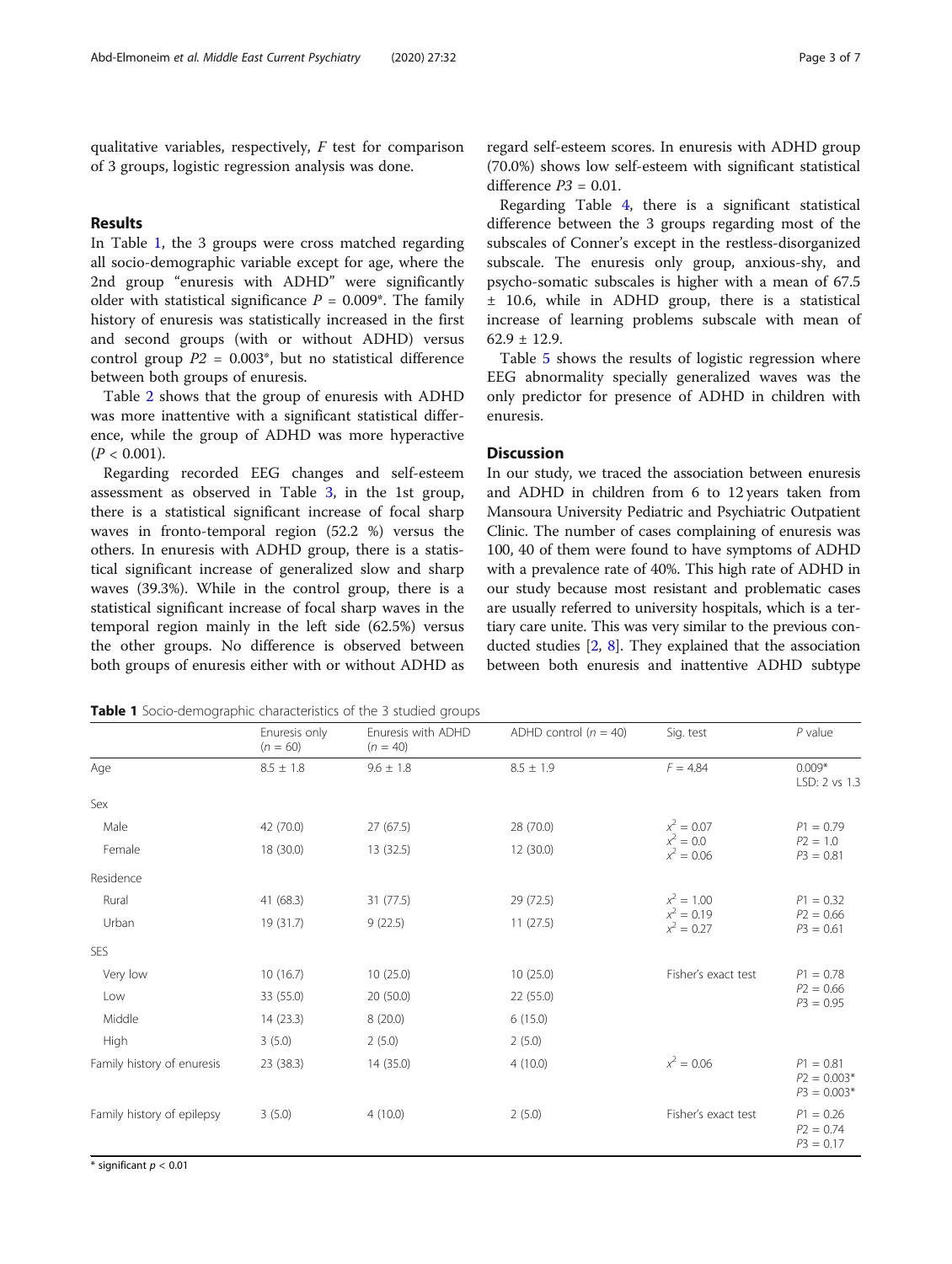| Clinical<br>subtypes | Enuresis e ADHD group<br>$(n = 40)$ | ADHD group<br>$(n = 40)$ | Sig.<br>test | P value      |
|----------------------|-------------------------------------|--------------------------|--------------|--------------|
|                      | No. (%)                             | No. (%)                  |              |              |
| Inattentive          | 24(60.0)                            | 10(25.0)                 | FET          | $P < 0.001*$ |
| Hyperactive          | 2(5.0)                              | 14 (35.0)                |              |              |
| Combined             | 14 (35.0)                           | 16 (40.0)                |              |              |

<span id="page-3-0"></span>Table 2 Distribution of ADHD subtypes in relation to enuresis

 $*$  Significant at  $P < 0.01$  highly significant

may be due to a deficits in arousal. Other studies reported that the rate ranges from 10 to 20%, which may be due to differences in the sampling method or due to different age groups [[18](#page-5-0), [19\]](#page-5-0).

Our data also revealed that the older the children, the higher the prevalence of the ADHD, this finding reflects the potential importance of ADHD as a comorbidity factor in a therapy resistant population and indicate the importance of screening and early treatment of ADHD. This was similar to a study made by Bayens who found the maximal prevalence of enuresis at age of 8 years, followed by a decline to age 11 years which was consistent with the findings that the older the children, the higher the prevalence of the ADHD [\[5](#page-5-0)].

By studying gender disparity between the groups in our study, there was a male predominance with about 2: 1 male to female ratio. This data is in concordance with a study of Tai HL, Sheerman [[6,](#page-5-0) [20\]](#page-5-0). Where ADHD is similar to enuresis, as in each disorder, boys are generally more often than girls. Thus, the chance for boys having enuresis to have increased behavioral problems is

twice as high as for girls with enuresis. This was similar to an epidemiological study in Moroccan children [[21](#page-5-0)].

Socio-economic level revealed that most of children of the 3 groups had mainly very low or low scores, as they were coming mostly from rural areas. This was similar to a study of Beiderman J who reported that enuresis is strongly associated with social disadvantage, as psychopathology such as ADHD [[22](#page-5-0)]. It has been postulated that socioeconomic status (SES) is a common underlying factor by which behavioral problems and enuresis emerge simultaneously [\[23\]](#page-5-0).

Other risk factors of enuresis include family history of enuresis which is similar to studies of Bayoumi RA and Wang QW [\[24,](#page-6-0) [25\]](#page-6-0). Considering the family history of enuresis in a study by Ismail et al., more than fifty of children of enuresis had a positive family history, which was explained by presence of genetic factor in occurrence of enuresis; however, this result was slightly higher than our study, as family history involved only the first-degree relatives [\[18\]](#page-5-0).

EEG (electro-encephalography) was done to confirm the underlying pathology in each group. Enuresis with

| EEG findings        | Enuresis only group<br>$(n = 60)$                          | Enuresis e ADHD group<br>$(n = 40)$ | ADHD group<br>$(n = 40)$ | Sig. test                 | $P$ value                    |  |
|---------------------|------------------------------------------------------------|-------------------------------------|--------------------------|---------------------------|------------------------------|--|
|                     | No. (%)                                                    | No. (%)                             | No. (%)                  |                           |                              |  |
| Normal              | 37(61.7)                                                   | 12(30.0)                            | 16(40.0)                 | $X^2$ 1 = 9.6 $X^2$ 2=4.5 | $P1 = 0.002*$                |  |
| Abnormal            | 23 (38.3)                                                  | 28 (70.0)                           | 24(60.0)                 | $X^2$ 3 = 0.88            | $P2 = 0.03* P3 = 0.35$       |  |
| Type of abnormality | Generalized sharp<br>and slow waves                        | 2(8.7)                              | 11(39.3)                 | 6(25.0)                   | $P1 = 0.04*$<br>$P2 = 0.01*$ |  |
|                     | Focal sharp and slow<br>waves in temporal region           | 9(39.1)                             | 7(25.0)                  | 15 (62.5)                 | $P3 = 0.02*$                 |  |
|                     | Focal sharp and slow<br>waves in fronto-temporal<br>region | 12 (52.2)                           | 10(35.7)                 | 3(12.5)                   |                              |  |
| Self-esteem         |                                                            |                                     |                          | Fisher's exact test       | $P1 = 0.49$                  |  |
| Low $(0-15)$        | 36(60.0)                                                   | 28 (70.0)                           | 15(37.5)                 |                           | $P2 = 0.08$<br>$P3 = 0.008*$ |  |
| Average (15-25)     | 20(33.3)                                                   | 11(27.5)                            | 20(50.0)                 |                           |                              |  |
| High (25-30)        | 4(6.7)                                                     | 1(2.5)                              | 5(12.5)                  |                           |                              |  |
|                     |                                                            |                                     |                          |                           |                              |  |

Table 3 EEG, self-esteem assessment of the three studied groups

P1 statistical significant difference between enuresis only and enuresis with ADHD group, P2 statistical significant difference between enuresis only and control group, P3 statistical significant difference between enuresis with ADHD and control group  $X^2$  = chi-square test

 $*$  significant at  $p$  value < 0.05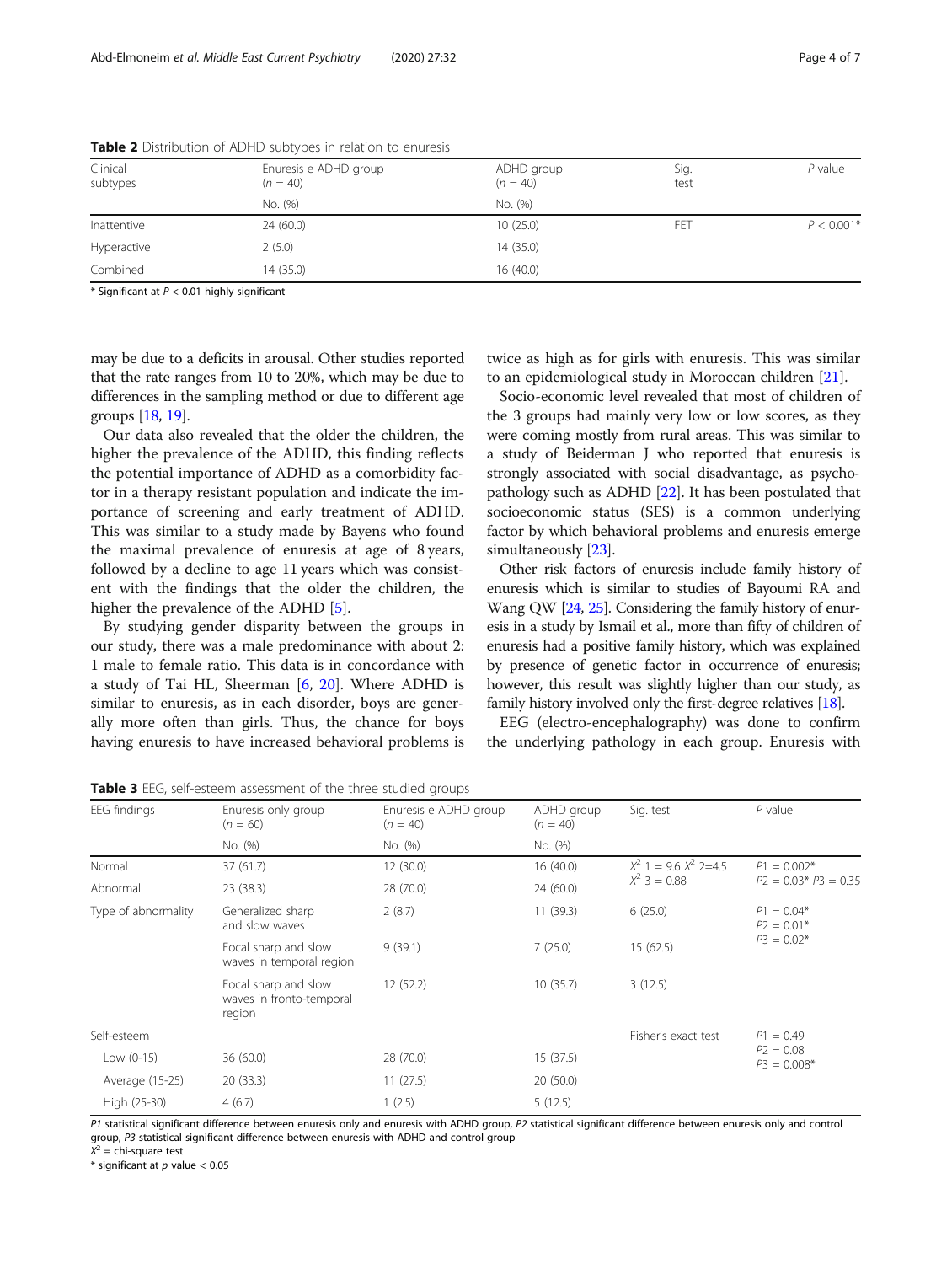| Conner scale                  | Enuresis only group<br>$(n = 60)$ | Enuresis e ADHD group<br>$(n = 40)$ | ADHD group<br>$(n = 40)$ | Sig. test   | $P$ value | LSD          |
|-------------------------------|-----------------------------------|-------------------------------------|--------------------------|-------------|-----------|--------------|
|                               | Mean $(nSD)$                      | Mean $(nSD)$                        | Mean $( \Box SD )$       |             |           |              |
| Conduct                       | 44.3 (12.2)                       | 60.3(12.2)                          | 53.4 (9.9)               | $F = 23.6$  | $0.001*$  | 2 vs 1.3     |
| Anxious-shy                   | 67.5 (10.6)                       | 59.2 (13.2)                         | 40.3(11.1)               | $F = 67.1$  | $0.001*$  | 1 vs 2.3     |
| Restless disorganized         | 61.8(11.7)                        | 57.1 (10.3)                         | 59.7 (13.2)              | $F = 1.9$   | 0.15      |              |
| Learning disability           | 52.6(6.9)                         | 62.4(11.5)                          | 62.9 (12.9)              | $F = 16.3$  | $0.001*$  | $2.3$ vs $1$ |
| Psychosomatic                 | 69.7(8.1)                         | 63.4 (12.3)                         | 30.2(1.4)                | $F = 275.5$ | $0.001*$  | 1 vs 2.3     |
| Obsessive compulsive          | 33.1 (6.9)                        | 47.9 (7.01)                         | 30.0(0.0)                | $F = 108.2$ | $0.001*$  | 2 vs 1.3     |
| Antisocial                    | 34.8 (7.9)                        | 59.7 (12.7)                         | 51.9(5.6)                | $F = 100.3$ | $0.001*$  | 2 vs 1.3     |
| <b>Hyperactivity immature</b> | 33.3(7.7)                         | 64.6 (15.3)                         | 52.5 (16.6)              | $F = 72.3$  | $0.001*$  | 2 vs 1.3     |
| <b>Hyperactivity index</b>    | 32.9(5.9)                         | 61.2(13.6)                          | 53.0 (13.4)              | $F = 90.9$  | $0.001*$  | 2 vs 1.3     |

<span id="page-4-0"></span>Table 4 Comparison between Conners' parent rating scale (CPRS-93) of the 3 studied groups

significant P1 statistical significant difference between enuresis only and enuresis with ADHD group, P2 statistical significant difference between enuresis only and control group, P3 statistical significant difference between enuresis with ADHD and control group

\*highly significant  $P < .01$ 

ADHD group had an association between EEG abnormalities with a family history of enuresis, in which generalized slow and sharp waves in EEG finding is statistically significant. These were found to be a predictor for presence of co-morbid ADHD diagnosis in children with enuresis by logistic regression analysis.

Enuresis only group showed high incidence of focal slow or sharp waves in fronto-temporal region, while focal sharp waves in the temporal region were found mostly in the ADHD control group, these findings were mainly on the left side. These results were supported by a study, which found that most cases of children who presented with attention deficit hyperactivity disorder, enuresis, and breath-holding spells had abnormal generalized or focal sharp waves predominantly in the left hemisphere in most patients [\[26](#page-6-0)]. This suggests that epileptiform activity in non-epileptic children might reflect age-dependent mechanisms of brain dysfunction. It is possible that global CNS maturation delay may be a contributor to enuresis. This was proved by Hunsballe JM, who noticed that progressive maturation of bladder stability occurs in conjunction with EEG findings suggest increased CNS recognition of bladder fullness and the

|  |  | Table 5 Stepwise Logistic regression analysis of risk factors |                                                          |
|--|--|---------------------------------------------------------------|----------------------------------------------------------|
|  |  |                                                               | between enuresis only group and enuresis with ADHD group |

| Risk factors               | п                     | Р        | OR (95% CI)       |
|----------------------------|-----------------------|----------|-------------------|
| <b>EEG</b>                 |                       |          |                   |
| Generalized                | 2.8                   | $0.001*$ | 16.9 (3.3-87.5)   |
| Focal in bitemporal region | 0.88                  | 0.15     | 2.39 (0.74-7.8)   |
| Focal in frontotemporal    | 0.94                  | 0.08     | $2.6(0.89 - 7.4)$ |
| Constant                   | $-1.13$               |          |                   |
| Model $x^2$                | 16.6, $p \leq 0.001*$ |          |                   |
| % predicted                |                       |          | 69.0              |

\*\* highly significant  $p < .001$ 

ability to suppress the onset of bladder contraction, which improves with increasing of age [\[27](#page-6-0)]. The same was reported in study by Hashem S, while it was contradicted by study of Morohongo et al. who found that only half of the children with ADHD had abnormal epileptiform discharges in EEG findings [\[28](#page-6-0), [29](#page-6-0)].

It was found that the co-morbidity between enuresis and ADHD worsen the self-esteem level, although there was no statistical difference between both groups of enuresis which means that enuresis had its own negative impact on self-esteem regardless of the ADHD diagnosis. This was supported by a previous study of Mellon MW et al. [\[9](#page-5-0)].

Regarding the impact of enuresis and ADHD on children's behavior, "enuresis only" group showed only a significant increase in anxious-shy and psycho-somatic subscales, which can be explained by feeling of shame due to fear from being discovered by others, which makes the child distressed and shy. While in the control ADHD group, there is a statistical increase of learning disability. This could be explained by presence of ADHD diagnosis, in which the core symptoms of inattention, hyperactivity, and impulsivity have a direct negative impact on the learning process.

In this study, it was clear that enuresis with ADHD showed higher levels of behavioral problems and lower levels in self-esteem scores.

# **Conclusions**

• Prevalence of ADHD in a child having enuresis reached about 40% which requires careful assessment and management of the symptoms of ADHD that rarely receive treatment. The presence of enuresis in a child causes a psychological and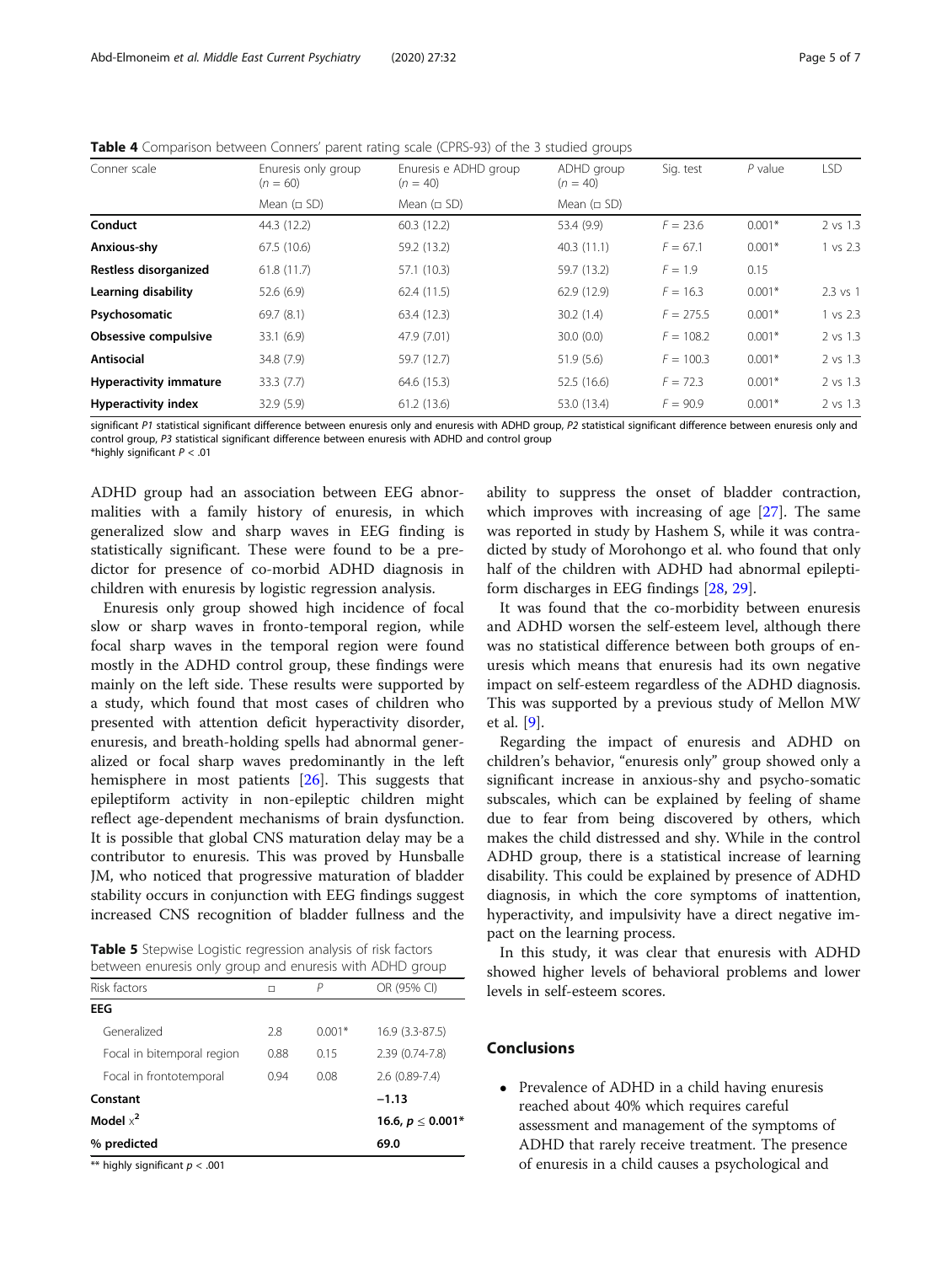<span id="page-5-0"></span>social embarrassment leading to low self-esteem and behavioral problems on rating scales. While the association between enuresis and EEG changes in a child can predict the presence of comorbid ADHD. We recommend the following:

- Further developmental, genetic, and family studies are recommended to verify the link between both disorders.
- Quantitative EEG techniques or sleep EEG assessment to illustrate the relationship between sleep disorders or arousal problems and enuresis as well as ADHD.
- Assessment of ADHD should routinely include evaluation for enuresis and vice versa through collaboration between psychiatrists, pediatric health care professionals, general practitioners, and school mental health team together with parents aiming at achieving better health care.

# Limitations

Our study did not give a specific explanation for enuresis and ADHD through EEG but it could give an idea about association of enuresis with ADHD and different EEG findings. Also, a small number of the sample would limit the generalizability of the results, thus including higher number of subjects would increase statistical power.

#### Abbreviations

ADHD: Attention deficit hyperactivity disorder; EEG: Electroencephalogram; DSM: Diagnostic and statistical manual

#### Acknowledgements

Not applicable

#### Authors' contributions

N A interviewed cases, applied scales, and interpretation of data. E E corresponding author, design the work and revised the manuscript. M E wrote the manuscript, statistical analysis, and interpretation. Z G gave the idea of the research. M E designed the work and interpreted data. The authors read and approved the final manuscript.

#### Funding

No fund was received.

#### Availability of data and materials

The datasets used and/or analyzed during the current study are available from the corresponding author on reasonable request.

#### Ethics approval and consent to participate

We conducted the study after obtaining approval from the Research Committee of the Psychiatric Department at Mansoura University.

- Informed consent was obtained from parents after an explanation of the aim and procedures of the study.
- All precautions were taken to maintain the privacy of the data.

## Consent for publication

Not applicable

# Competing interests

The authors declare that they have no competing interests.

### Received: 14 May 2020 Accepted: 12 June 2020 Published online: 07 August 2020

#### References

- 1. Neveus T, von Gontard A, Hoebeke P, Hjalmas K, Bauer S, Bower W, Djurhuus JC (2006) The standardization of terminology of lower urinary tract function in children and adolescents: report from the standardisation committee of the International Children's Continence Society. J Urol 176: 314–324
- 2. Baeyens D, Roeyers H, Hoebeke P, Verté S, Van Hoecke E, Vande Walle J (2004) Attention-deficit/hyperactivity disorder in children with nocturnal enuresis. J Urol 171:2576–2579
- 3. Bader G, Nevéus T, Kruse S, Sillén U (2002) Sleep of primary enuretic children and controls. Sleep 25:579–583
- 4. Safarinejad MR (2007) Prevalence of nocturnal enuresis, risk factors, associated familial factors and urinary pathology among school children in Iran. J Pediatr Urol 3(6):443–452
- 5. Baeyens D, Roeyers H, Vande Walle J, Hoebeke P (2005) Behavioural problems and attention deficit-hyperactivity disorder in children with enuresis: a literature review. Eur J Pediatr 164:665–672
- 6. Shreeram S, He J, Kalaydjian A, Brothers S, Merikangas KR (2009) Prevalence of enuresis and its association with attention-deficit/hyperactivity disorder among U.S. children: results from a nationally representative study. J Am Acad Child Adolesc Psychiatry 48(1):35–41
- 7. Baeyens D, Roeyers H, Hoebeke P, Antrop I, Mauel R, Vande Walle J (2006) The impact of attention deficit hyperactivity disorders on brainstem dysfunction in nocturnal enuresis. J Urol 176:744–748
- 8. Elia J, Takeda T, Deberardinis R, Burke J, Aacardo J, Ambrosini PJ, Blum NJ, Brown LW, Lantieri F, Berrenttini W, Devoto M, Hakonarson H (2009) Nocturnal enuresis: a suggestive endophenotype marker for a subgroup of inattentive attention-deficit/hyperactivity disorder. J Pediatr 155(2): 239–244.e5
- 9. Mellon MW, Natchev BE, Katusic SK, Colligan RC, Weaver AL, Voigt RG, Barbaresi WJ (2013) Incidence of enuresis and encopresis among children with attention-deficit/hyperactivity disorder in a population-based birth cohort. Acad Pediatr 13(4):322–327. <https://doi.org/10.1016/j.acap.2013>
- 10. Lloyda B, Williamson M, Gower M, Ulzen T (2011) Enuresis and ADHD in older children and an adolescent treated with stimulant medication: a case series. J Can Acad Child Adolesc Psychiatry 20:1
- 11. Fahmy S, El-Sherbini AF (1983) Determining simple parameters for social classifications for health research. Bull High Inst Public Health 13:95–108
- 12. El-Gilany A, El-Wehady M, El-Wasify M (2012) Updating and validation of the socioeconomic status scale for health research in Egypt. East Mediterr Health J 18:962
- 13. Hien D, Matzner F, First M, Spitzer R, Williams J, Gibbon M (2004) Structured clinical interview for DSM IV childhood diagnoses. KID – SCID
- 14. Conners CK (1989) symptom pattern in hyperkinetic, neurotic and normal children. Child Dev 41:667–682
- 15. Al-behairy AA (2011) Arabic version of Conner's parent rating scales for children and adolescent. Anglo, Cairo
- 16. Rosenberg M (1965) Society and the adolescent self-image, vol 110. Wesleyan univer Press, Middletown, pp 297–303
- 17. Abdel-KhaleK AM, Korayem AS (2007) Self-esteem among schools students from four Arabic countries. Psychol Rep 110:297–303
- 18. Ismail A, Abdelbasser K, Abdel-moniem M (2013) Prevalence and risk factors of PNE in school children in Qena Governate-EGYPT. Egyptian J Neurol Psychiatr AP 50:163–169
- 19. Mubarak AA, Elsawy HE, Seleem MA, Abdel-wahab DM (2016) Self-concept and psychiatric comorbidity in a sample of Egyptian adolescent with secondary nocturnal enuresis. Egypt J Psychiatric 37:17–24
- 20. Tai HL, Chang YJ, Chang SC, Chen GD, Chang CP, Chou MC (2007) The epidemiology and factors associated with nocturnal enuresis and its severity in primary school children in Taiwan. Acta Paediatr 96:242–245
- 21. Bourquia A, Chihabeddine K (2002) Enuresis: epidemiological study in Moroccan children. Saudi J Kidney Dis Transpl 13:151–154
- 22. Biederman J, Faraone SV, Monuteaux MC (2002) Differential effect of environmental adversity by gender: Rutter's index of adversity in a group of boys and girls with and without ADHD. Am J Psychiatry 158:1556–1562
- 23. Taylor E, Dopfner M, Sergeant J, Asherson P, Banaschewski T, Buitelaar J (2004) European guidelines for hyperkinetic disorder, first upgrade. Eur Child Adolesc Psychiatry 13:17–30